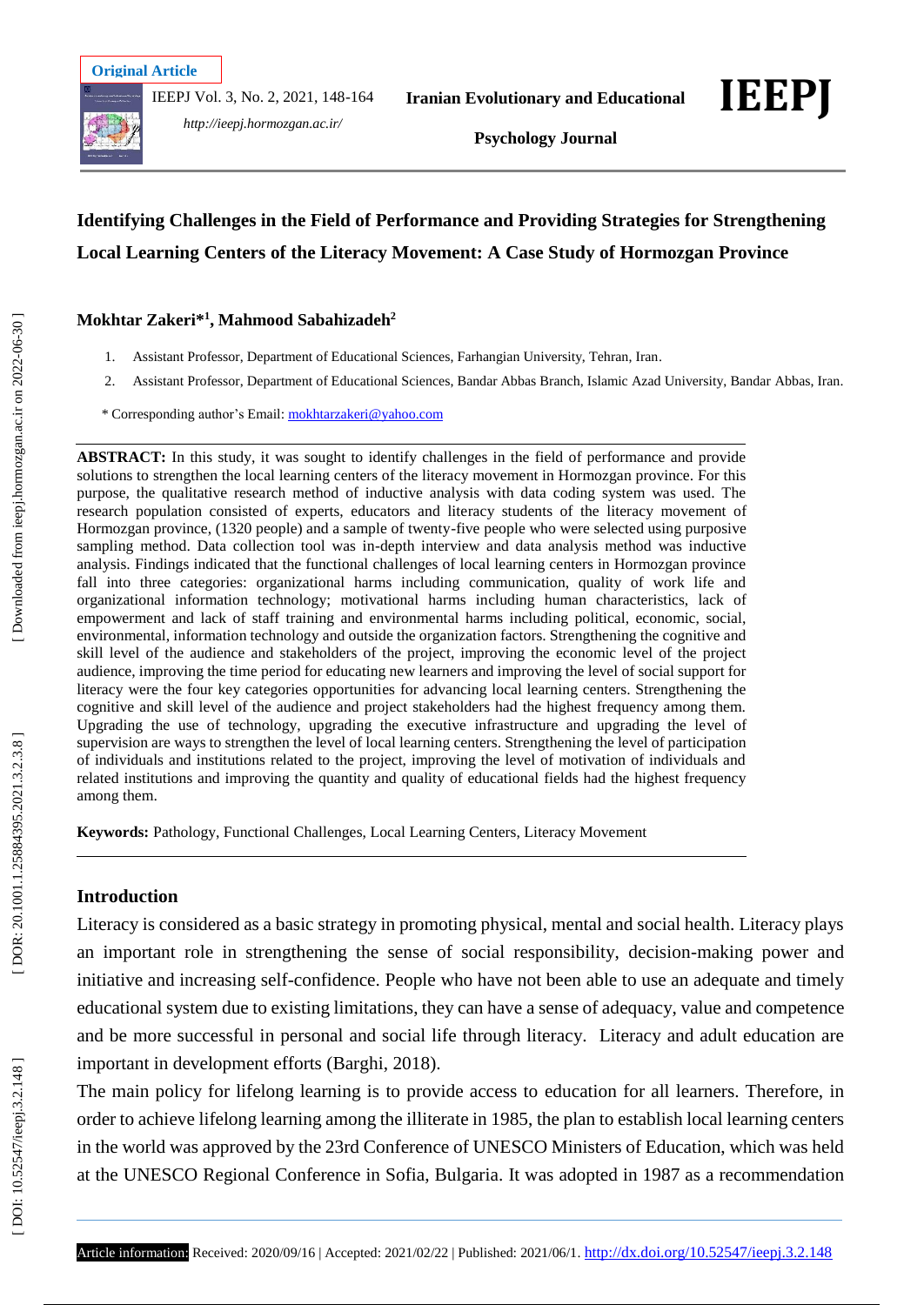of the Fifth Conference of Asia -Pacific Ministers of Education and Economic Planning in India to be implemented in member countries. Subsequently, the plan to establish local learning centers in Asia - Pacific in 1995 in the implementation of the education program for all was implemented by the UNESCO Regional Office in 18 countries (Pirian, 2012).

The local learning center is an educational unit based on local needs assessment and in order to provide educational services to illiterate and low literacy people, including basic literacy training, basic life skills training, citizenship rights and social skills to empower and create opportunities for lifelong learning using the existing capacities in coordination with the Education Council of province (Hadianfard, 2019). Despite the efforts made in recent years, one of the problems in our society, especially in the literacy community of the literacy movement, is the neglect of the local learning centers of the literacy movement. The educational goals of these centers have not been achieved in practice as well. In this regard, researchers seek to understand the challenges of advancing these centers and, consequently, the opportunities and strategies to strengthen these centers.

There is no doubt about the effectiveness of training, but to conduct effective education, it is necessary for countries to adapt to complex conditions to deal with changes logically and move their organizations towards success. Therefore, in order to study the factors affecting the effectiveness of education, more studies on needed on how to prepare the platform for education, analysis of educational needs, evaluation, monitoring and improvement of the educational process and how to educate illiterate and low literacy adults to increase their effectiveness in countries (Eskandari, 2015). Accordingly, this study investigated this issue with regard to the local learning centers of the literacy movement.

Today, most countries hold several training courses in their training centers or learning centers, and the implementation of each course involves a huge investment and time spent serving active manpower. But, it is very important for managers to know the effectiveness of training courses and their efficiency. Determining the effectiveness of trainings helps planners and managers to have a clear picture of the performance of training and to design specific, required, complementary and directional trainings instead of designing general and overall courses. This evaluation also identifies the strengths, shortcomings and methods of its development and correction and the extent to which the goals are achieved, and generally provides an overview of the effectiveness of the educational process. Since learning is one of the most important achievements of the educational system and due to the importance of identifying the necessary conditions for training qualified people in literacy learning centers, and the importance of functional challenges in this area, in the current study, it was sought to identify these challenges and help strengthen local learning centers in Hormozgan province by providing solutions.

Little research has been done in Iran regarding the literacy movement and especially local learning centers. Here are some of these studies. Rahiminejad (2012) in his study entitled 'Comparative study of the adult education system in the world and providing the axes of an efficient and effective model for the adult education system' indicated that are necessary in adult education programs to change the target community from the illiterate to the low literacy and literate one, and accordingly to promote the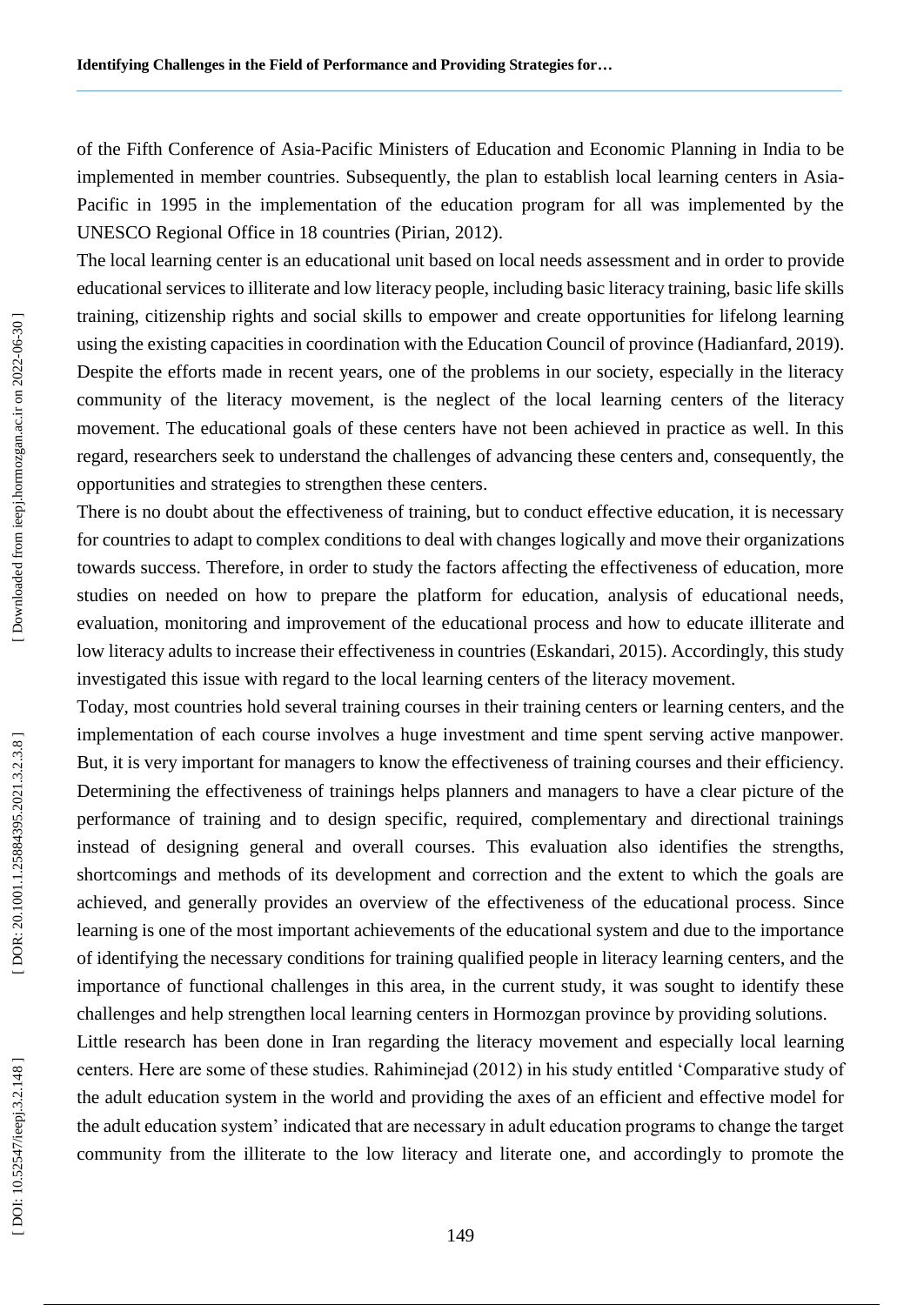definition of literacy with social and cultural capacities, and focus on policies for educating the illiterate in urban areas, especially suburbs.

Pyrian (2012) in a study entitled 'the effect of educators 'psychological literacy on literacy students' desire to participate in literacy courses' concluded that in the issue of literacy, addressing motivation is necessary because the planners want to lead the illiterate person to development. Educators can motivate illiterate people with sufficient, comprehensive and up-to-date knowledge.

Hakimzadeh, et al. (2015), in investigating the reasons for not accepting literacy programs in Iran, referred to the components of responsibility, motivation, tuition fees, organizational rules, linguistic issues, course purpose, literacy awareness, accommodation, facilities and schedule, job and family issues and awareness of literacy programs. From the educators' point of view, some components including course purpose, facilities and schedule, course compliance with adult learning principles, evaluation and feedback, content, support, linguistic issues, organizational rules and accommodation were considered.

Mohseni and Hosseini (2016) considered challenges in the transfer of activities, recruitment and specialization of trainers, training and promotion of professional qualifications of trainers, salaries and payments, and identification and recruitment of learners as harms of human resource management.

Sadeghpour (2016), in a study entitled 'Study of the causes of illiteracy in the primary literacy classes from the perspective of educators of the East Tehran Literacy Movement' considered the lack of knowledge about literacy activities, life concerns and lack of mastery of teaching as the reasons of not accepting the literacy.

Teymourian (2016), in comparing active teaching methods between literacy movement instructors and graduates of teacher training centers in the elementary school of Abdanan city, indicated the knowledge and awareness of teachers graduating from teacher training centers with the principles and techniques of active teaching methods was greater than instructors of the literacy movement. There was no significant relationship between gender, years of service and the level of awareness of teachers in both groups about the principles and techniques of active teaching methods. The findings also indicated that most teachers who have previously served as educators in the literacy movement are not familiar with active teaching methods.

Findings of Hadianfard' s (2019) study on people's attitudes about public participation in the implementation and development of adult literacy indicated that women compare to men and the elite group compared to the normal group significantly considered participation in literacy as a necessary issue. The study generally revealed that people use inefficient belief, such as society needs illiterate people to do hard work, justified their non -participation. These dysfunctional beliefs seemed to be influenced by the existence of unemployed university graduates at the community.

Zakeri and Sabahizadeh (2016), in a study entitled identifying the challenges and strategies for improving the family literacy plan, concluded that there are eight central categories in the harms of the plan including the lack of financial resources, weak monitoring system, weak content, lack of comprehensiveness of the plan, weakness of project stakeholders, incompatibility of the plan with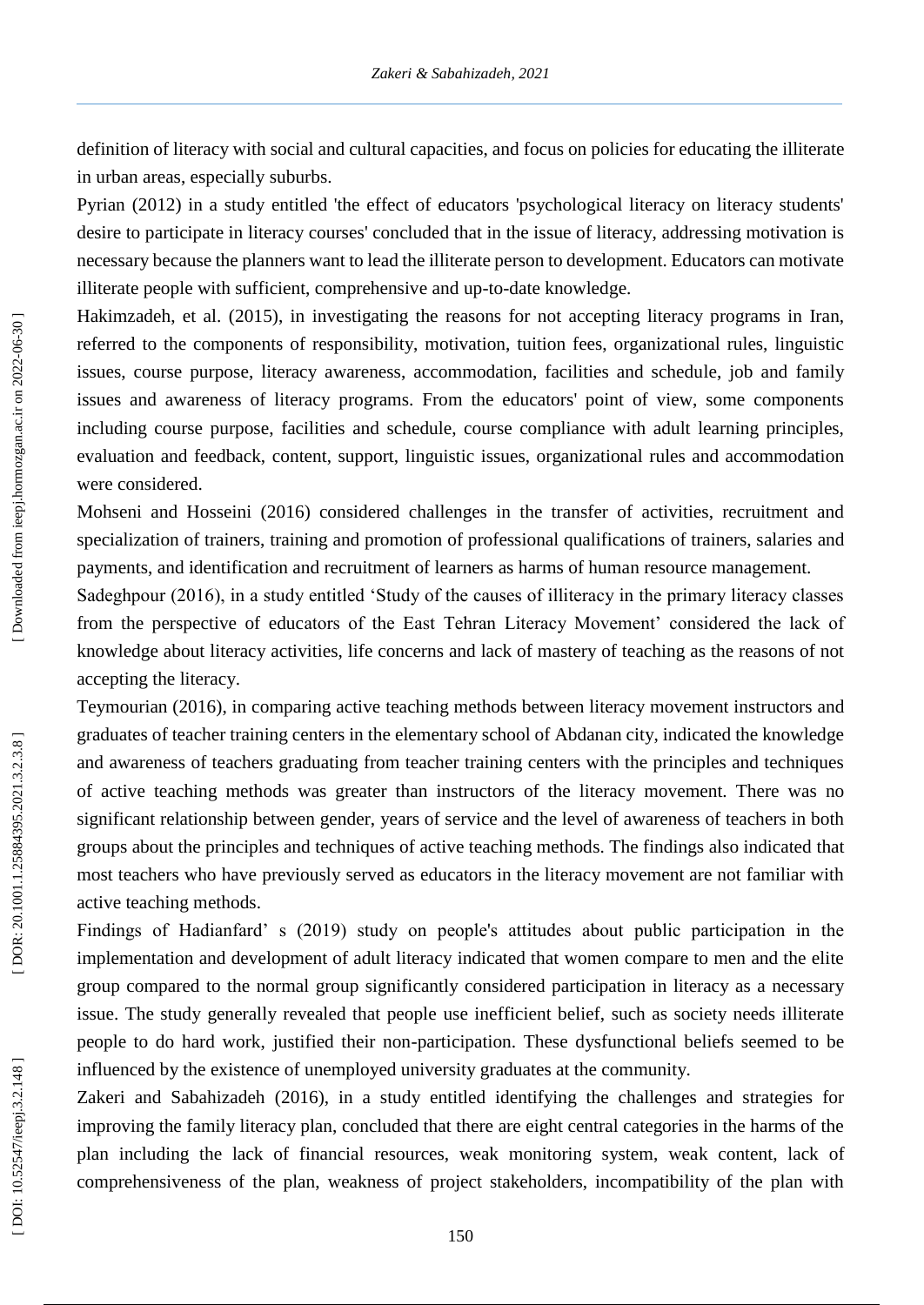influential factors, weak motivation and lack of adequate institutional media support. Consequently, eight components of financial support including strengthening the evaluation and monitoring system of the project, developing the attitude and training of project stakeholders, strengthening the staff system and scope of the project, strengthening the motivational dimension, strengthening institutional and media support of the project could improve reading plan in the family.

Collins (2011) conducted a study aimed at identifying motivational factors and barriers to adult participation in training courses. This research examined situational, organizational, tendency barriers, and internal and external motivational factors. The results of this study revealed that the distance between home and school, the cost of courses and not knowing what to learn were the main barriers to participation. Career development and major life events have also played a key role in motivating adults to participate and attend training courses.

Kurt et al. (2018), in a study entitled 'Education and Productivity in Turkey', examined the relationship between education and productivity in educational organizations of Turkish learning centers and concluded that attention to education and educational needs have been manifested in different ways in educational organizations. They believed that the development and dissemination of information and training could greatly contribute to productivity in organizations.

According to the findings of Pozdenikova (2019), an average increase of 20 to 30 percent in literacy causes an increase of 8 to 16 percent in GDP. In general, the functions of literacy are manifested in various social, cultural, economic and even political aspects. Accordingly, in many EU member states, high quality adult education is an important goal and a significant decision. In fact, adults learn and teach in different educational ways. Also, in order to optimize education and learning, various methods and techniques are used including coping with anxiety, acquiring learning skills and family support.

A critical review of the research background indicates that despite issues such as challenges and strategies to improve the family literacy plan, teaching methods in literacy courses, motivational factors and barriers to adult education participation, education and productivity and literacy, the impact of psychological literacy and comparative studies in the field of literacy in some studies, but in general, no specific research has been done on the subject of this research.

The main purpose of this research was to identify the challenges in the field of performance and to provide solutions to strengthen the local learning centers of the literacy movement. Hence the research questions are:

1. What are the challenges in the field of performance of local learning centers in Hormozgan province?

2. What are the learning opportunities for learners of local learning centers in Hormozgan province?

3. What are the strategies to strengthen local learning centers in Hormozgan province?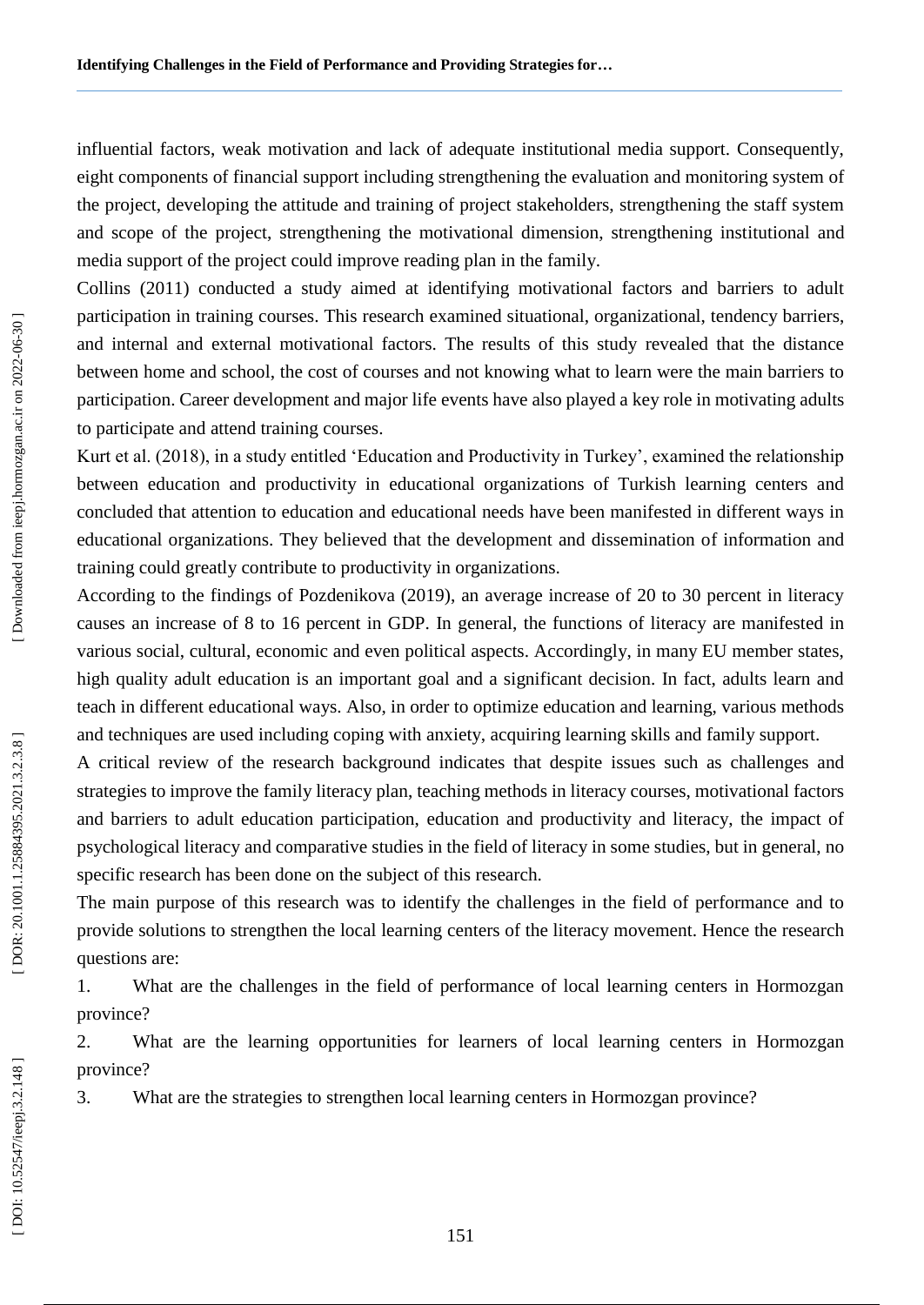### **Material and Method s**

The research method was qualitative with an inductive analysis data coding system. The research population included all experts and instructors of the literacy movement in Hormozgan province, whose number was 1320 according to available statistics, and the sample consisted of twenty -five people who were selected using purposive sampling. The researchers have used the principles of sampling with maximum diversity and saturation. The data interpretation approach in this study was descriptive and interpretive. The researchers collected the data through interviews, and interpreted and categorized them. Hence, the authors do not intend to theorize about the interpretive -abstract approach. Data collection tool was in -depth interview and data analysis method was inductive analysis based on the foundation data coding system, for the first question. Data analysis was done using open, axial and selective coding method. Open coding involves breaking, comparing, conceptualizing, and categorizing data. The first text or data to be obtained should be open -coded as key points. A set of concepts, categories, attributes, and subcategories is the output of the open coding phase. The relationship between each category and its subcategories (not the relationship between categories) takes place in the axial coding phase. The nature of axial coding is the identification of a category, the circumstances that give rise to that category, the context in which the category is located, the strategies for controlling and monitoring that category, and the consequences of those strategies. The process of open and axial coding leads to the emergence of a set of categories that have a specific pattern of relationship between each category and its subcategories. In the next step, the categories are connected and a special theoretical system is presented. Linking categories together is called selective coding. The analysis method for the second and third questions was inductive analysis with coding system. In fact, the three stages of open, axial and selective coding, like the first question, have been done on the second and third questions of the research. To strengthen the research, two criteria of reliability and credibility were used. The interview was conducted in a semi -structured manner after the questions were approved by the senior experts of the Education office and experts in the field of literacy movement and in accordance with the executive instructions of the local learning centers plan. To increase the validity of the research, the results of the analysis of a number of interviews were provided to a number of participants in the research and their opinions were applied to correct some cases. Also, the results of the analysis and review were summarized and the necessary corrections were made after applying the opinions of three experts in the field of literacy movement in the province. The research design was an emerging or exploratory design because the components are not known in advance (Mikat 1994,).

### **Results**

In answering the first research question about design challenges, by analyzing the text of the interviews and after three coding steps, the following tables were obtained. Each of the following tables is derived from a coding step.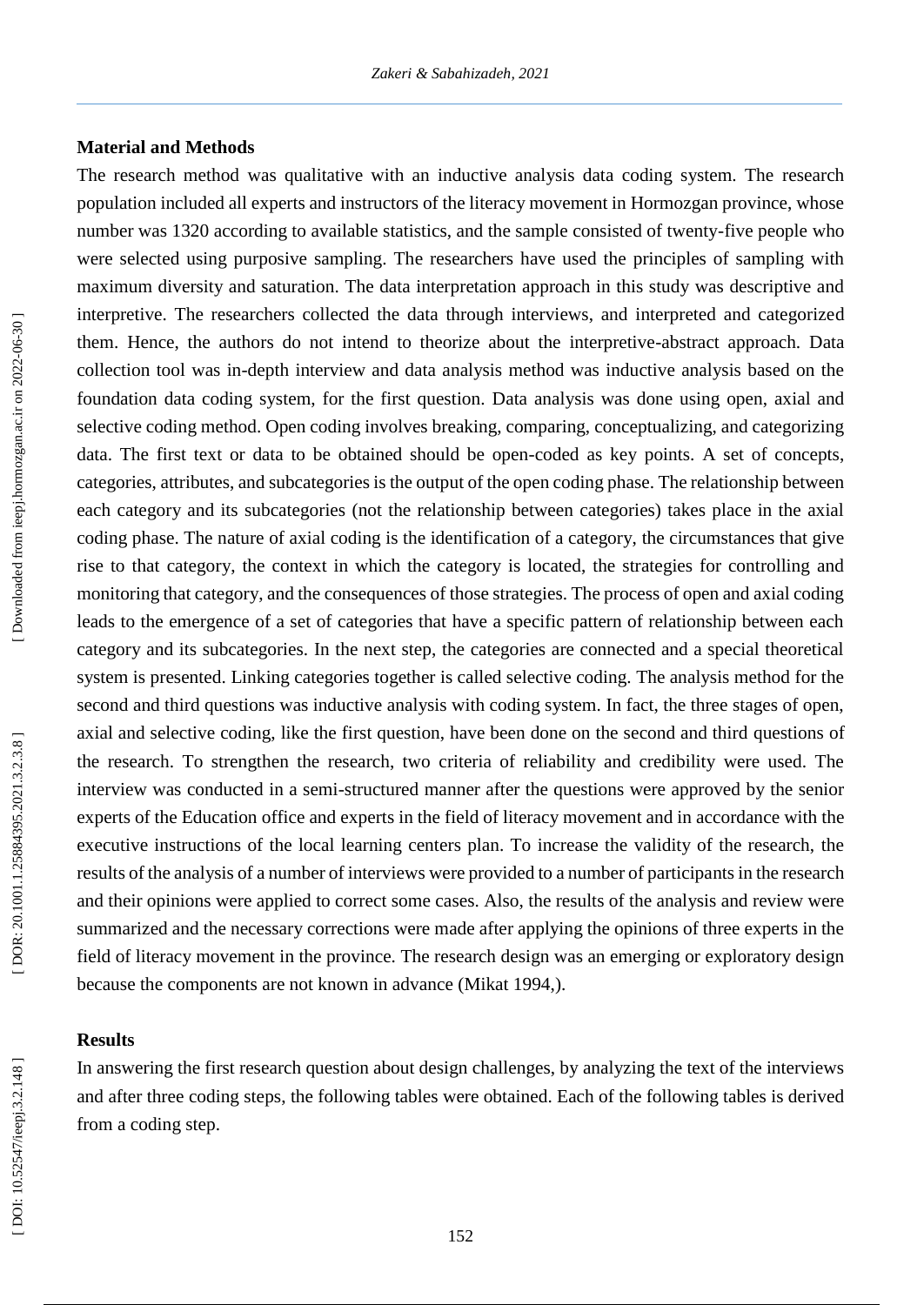# **Open coding phase:** The results of open coding phase were presented in the table 1.

| ID             | Open codes                                                                                                   | Frequency (based on 25<br>interview data) |
|----------------|--------------------------------------------------------------------------------------------------------------|-------------------------------------------|
| A <sub>1</sub> | Laws and regulations of the country                                                                          | 6                                         |
| A2             | Approvals of ministries and other relevant organizations                                                     | 7                                         |
| A3             | Bad weather                                                                                                  | 17                                        |
| A4             | Geographical region                                                                                          | $\boldsymbol{7}$                          |
| A <sub>5</sub> | Inflation                                                                                                    | 11                                        |
|                | Unemployment and unemployment rates in the community                                                         |                                           |
| A <sub>6</sub> | Inflation                                                                                                    | 6                                         |
| A7             | Sanction                                                                                                     | $\overline{2}$                            |
| A8             | Lack of suitable space and sufficient facilities for training                                                | 17                                        |
| A <sub>9</sub> | Insufficient allocation of funds                                                                             | 22                                        |
| A10            | Lack of community cooperation                                                                                | 20                                        |
| A11            | Lack of cooperation between officials and local centers                                                      | 19                                        |
| A12            | Lack of cooperation of literates                                                                             | 11                                        |
| A13            | Advances in technology (introduction of new software to the market or rapid<br>changes in software versions) | 9                                         |
| A14            | Advances in technology (entry of new hardware into the market)                                               | 5                                         |
| A15            | Failure to produce e-learning content                                                                        | 11                                        |
| A16            | Age                                                                                                          | 5                                         |
| A17            | Gender                                                                                                       | 9                                         |
| A18            | Marital status                                                                                               | 18                                        |
| A19            | Variety of tasks and skills                                                                                  | 11                                        |
| A20            | Lack of practical thinking and not being profitable                                                          | 16                                        |
| A21            | Tasks are meaningless (work is not clear from beginning to end)                                              | 9                                         |
| A22            | Lack of necessary self-confidence and self-confidence                                                        | 10                                        |
| A23            | Lack of independence and relative authority at work                                                          | 15                                        |
| A24            | Lack of feedback on the job                                                                                  | 7                                         |
| A25            | Lack of scientific and cultural festivals in sports                                                          | 14                                        |
| A26            | Lack of being effective                                                                                      | 10                                        |
| A27            | Lack of training in the production of electronic educational content                                         | 17                                        |
| A28            | Lack of practical thinking and not being profitable                                                          | 11                                        |
| A29            | Lack of development of technical knowledge and skills of employees in the field<br>of information technology | 13                                        |
| A30            | Lack of training in the production of electronic educational content                                         | 17                                        |
| A31            | Lack of accessibility of employees to information and knowledge resources of<br>the organization             | 11                                        |
| A32            | Lack of formal and in-service training in the organization                                                   | 6                                         |
| A33            | Lack of extracurricular training courses                                                                     | 8                                         |
| A34            | Lack of access to new educational technologies such as video conferencing                                    | 9                                         |
| A35            | Lack of training employees through group interactions in order to be aware of<br>each other's work           | 13                                        |

| Table 1. Open coding phase from the point of view of experts, educators and literacy movement principals |  |  |
|----------------------------------------------------------------------------------------------------------|--|--|
|----------------------------------------------------------------------------------------------------------|--|--|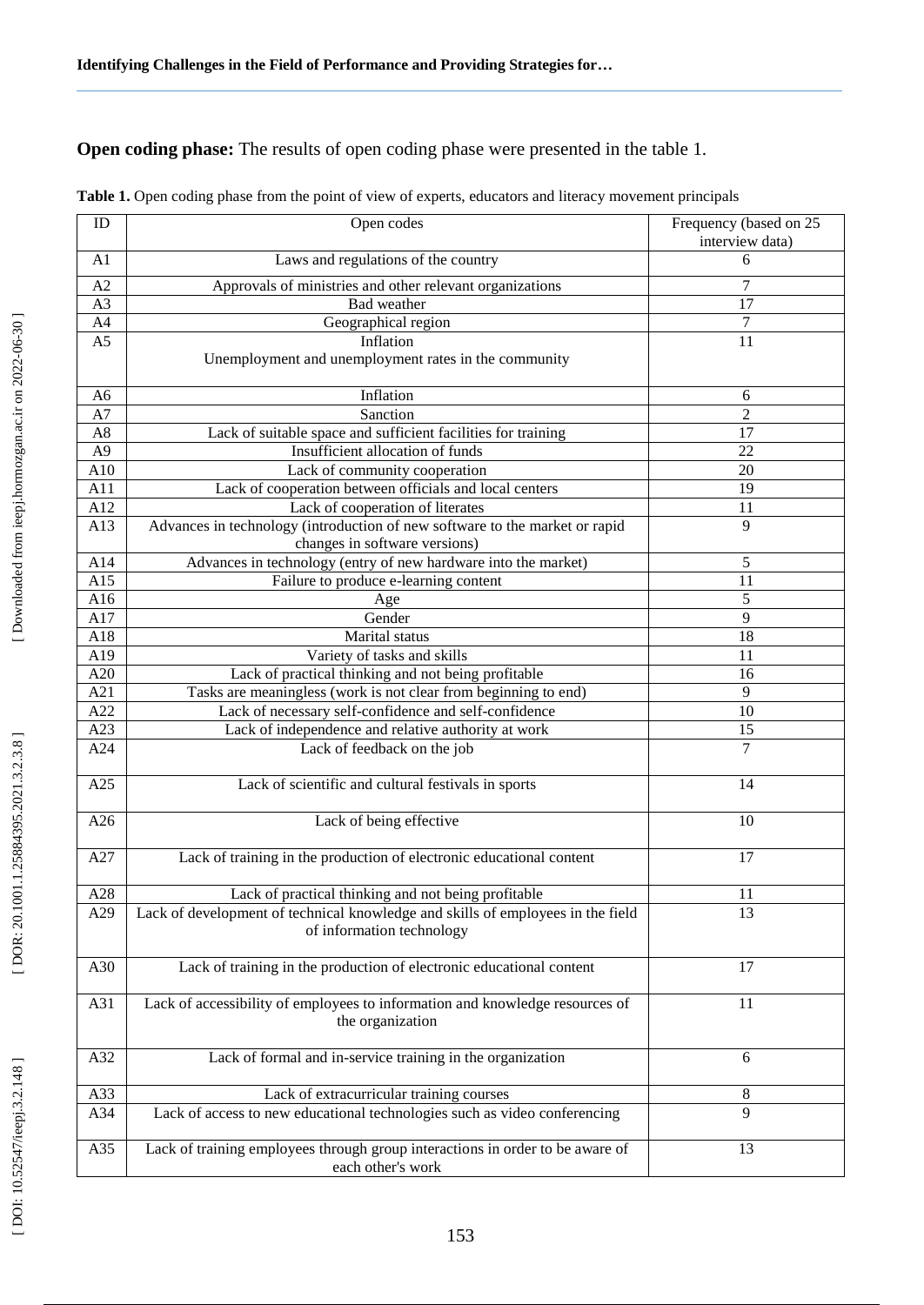| A36 | Lack of awareness of employees about the technologies, work procedures and                                                                   | 8              |
|-----|----------------------------------------------------------------------------------------------------------------------------------------------|----------------|
|     | structures in which they work                                                                                                                |                |
| A37 | Job insecurity                                                                                                                               | 10             |
| A38 | High workload                                                                                                                                | 11             |
| A39 | Impossibility to implement all policies and notification programs                                                                            | 13             |
| A40 | Lack of necessary incentives from province and country                                                                                       | 11             |
| A41 | Terms and conditions of employment                                                                                                           | 9              |
| A42 | Insufficient written communication (letters, notes, reports, instructions, etc.)                                                             | 8              |
| A43 | Lack of adequate oral communication (informal conversations, group<br>discussions, job exchanges, formal lectures, etc.)                     | $\overline{7}$ |
| A44 | Lack of adequate non-verbal communication (body parts, body movements,<br>environmental factors, office design, building architecture, etc.) | 11             |
| A45 | Fair and adequate payment                                                                                                                    | 11             |
| A46 | Safe and hygienic work environment                                                                                                           | 19             |
| A47 | Provide opportunities for continuous development and security                                                                                | 10             |
| A48 | Legalism in the organization                                                                                                                 | 15             |
| A49 | Social dependence in working life                                                                                                            | 9              |
| A50 | The general atmosphere of life                                                                                                               | $\tau$         |
| A51 | Social unity and cohesion in the organization                                                                                                | 9              |
| A52 | Development of human capabilities                                                                                                            | $\overline{5}$ |
| A53 | Structural complexity (horizontal, vertical, geographical)                                                                                   | 16             |
| A54 | Focus (decision making at high organizational levels)                                                                                        | 16             |
| A55 | Formality (existence of many rules and regulations)                                                                                          | 13             |
| A56 | Organization size                                                                                                                            | 10             |
| A57 | distribute duties                                                                                                                            | 12             |
| A58 | Organizational hierarchy                                                                                                                     | 16             |
| A59 | Incompatibility with the environment                                                                                                         | 9              |
| A60 | Failure to achieve the goal                                                                                                                  | 16             |
| A61 | Lack of integration of organization members                                                                                                  | 10             |
| A62 | Lack of legitimacy in the eyes of the people and other organizations                                                                         | 9              |
| A63 | Lack of creativity and innovation                                                                                                            | 20             |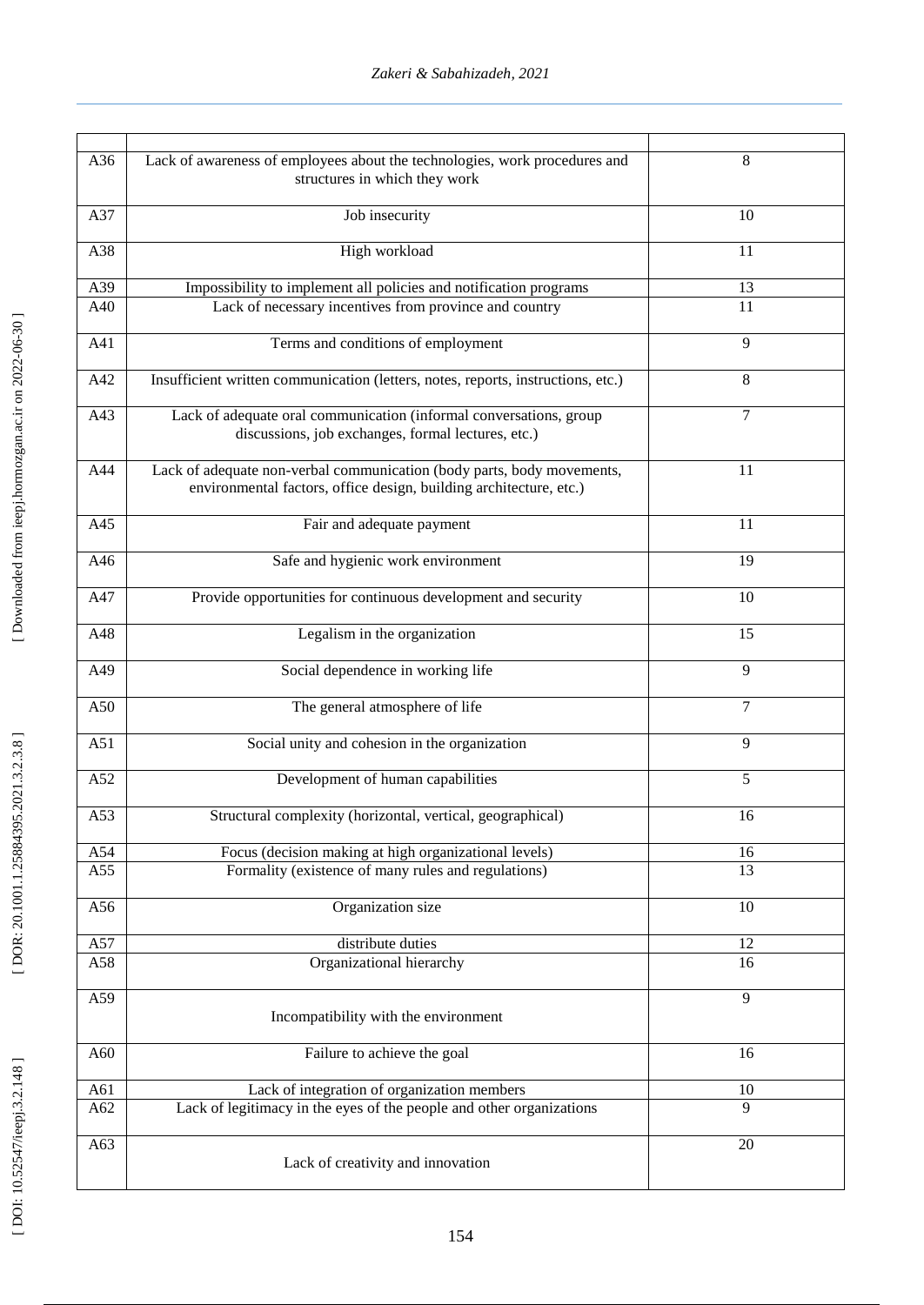| A64 | No risk                                                                                        | 14 |
|-----|------------------------------------------------------------------------------------------------|----|
| A65 | Not paying attention to detail                                                                 | 11 |
| A66 | Not paying attention to the results, not the process of doing the work                         | 10 |
| A67 | Lack of attention to members of the organization                                               | 17 |
| A68 | The effect of decision results on employees                                                    | 12 |
| A69 | Pay attention to the team                                                                      | 6  |
| A70 | Ambition of the members of the organization                                                    | 7  |
| A71 | Sustainability (organization's emphasis on maintaining the status quo)                         | 6  |
| A72 | Job requirements (type of job, job security, etc.)                                             | 9  |
| A73 | Physical requirements (heating, office design, etc.)                                           | 17 |
| A74 | Role requirements (role conflict and ambiguity)                                                | 9  |
| A75 | Requirements for interaction with others (group pressure, leadership style and<br>personality) | 9  |
| A76 | <b>Office Automation</b>                                                                       | 10 |
| A77 | Plans such as SENAD                                                                            | 11 |
| A78 | Direct finance (such as: salaries, wages, cash rewards, etc.)                                  | 11 |
| A79 | Indirect finances (such as: different insurances, retirement benefits, training                | 13 |
|     | grants, etc.)                                                                                  |    |

As it can be seen in the table 1, 79 basic concept codes were extracted and counted from the text of the interviews as open codes, which were mentioned separately and with frequent mention based on the degree of repetition during 25 interviews. In the following, based on the principle of continuous comparison of data and the principle of inferiority, axial codes have been formulated based on open codes.

Axial coding: The results of axial coding phase were presented in the table 2.

**Table 2 .** Axial coding from the perspective of experts, educators and literacy movement principals

| ID                      | Open codes                                                       | Axial codes        |
|-------------------------|------------------------------------------------------------------|--------------------|
| $A1+ A2$                | Laws and regulations of the country $+$ approvals of ministries  | Political factors  |
|                         | and other relevant organizations                                 |                    |
| $A3+A4$                 | $Climate + minimum$ and maximum temperature in different         | Environmental      |
|                         | seasons and air pollution                                        | factors            |
| $A5+A6+AAB+A9+7$        | Unemployment rate in the society + Inflation + Sanctions +       | Economic factors   |
|                         | Lack of suitable space and sufficient facilities for education + |                    |
|                         | Lack of sufficient credit                                        |                    |
| $A10+A11+A12$           | Lack of cooperation of officials and local centers + Lack of     | social factors     |
|                         | cooperation of the community $+$ Lack of cooperation of          |                    |
|                         | literates                                                        |                    |
| $A13+ A14+ A15$         | Advances in technology (introduction of new software to the      | Information        |
|                         | market or rapid changes in software versions) + Advances in      | technology outside |
|                         | technology (introduction of new hardware to the market) $+$      | the organization   |
|                         | Lack of production of e-learning content                         |                    |
| $A16 + A17 + A18$       | $Age + Gender + Marriage$                                        | Human              |
|                         |                                                                  | characteristics    |
| $A19+A20+A21+A22+A23+A$ | Variety of tasks and skills + Incomprehensibility of tasks       | Lack of motivation |
| $A24+ A25$              | (specificity of work from beginning to end) $+$ Lack of          |                    |
|                         | scientific and cultural festivals of sports + Lack of            |                    |
|                         | independence and relative authority at work $+$ Lack of          |                    |
|                         | feedback in the job                                              |                    |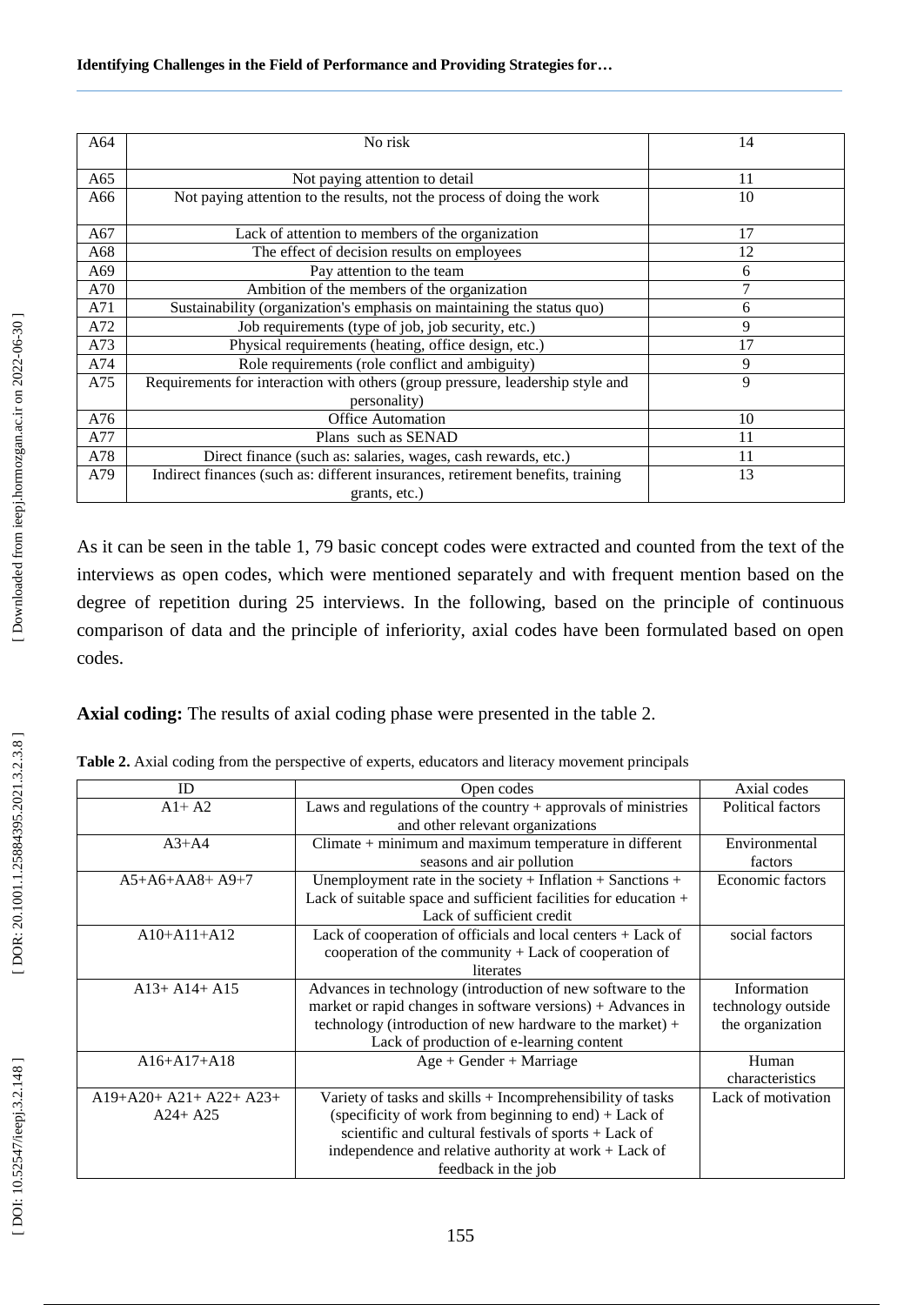| $A26 + A27 + A28$                             | Lack of feeling effective $+$ Lack of training in the production<br>of electronic educational content + Lack of practical thinking                                                                                                                                                                | Lack of<br>empowerment             |
|-----------------------------------------------|---------------------------------------------------------------------------------------------------------------------------------------------------------------------------------------------------------------------------------------------------------------------------------------------------|------------------------------------|
|                                               | and not profitable                                                                                                                                                                                                                                                                                |                                    |
| $A29 + A30+$<br>$A31+A32+A33+A34+A35+$<br>A36 | Lack of development of knowledge and technical skills of<br>employees in the field of information technology $+$ Lack of<br>training in electronic content production + Lack of access to                                                                                                         | Lack of adequate<br>staff training |
|                                               | information and knowledge resources of the organization +<br>Lack of formal and in-service training + Out-of-organization<br>training courses Videoconferencing + training employees                                                                                                              |                                    |
|                                               | through group interactions to learn about each other's work +<br>informing employees about the technologies, work procedures<br>and structures in which they work                                                                                                                                 |                                    |
| $A37 + A38 +$<br>A39+A40+ A41                 | Job security + high volume of work + impossibility of<br>implementing all policies and notification programs + lack of<br>necessary incentives from Vastan country + job conditions<br>and situation                                                                                              | Job characteristics                |
| $A42+A43+A44$                                 | Lack of written communication (letters, notes, reports,<br>instructions, $etc.$ ) + lack of verbal communication (informal<br>conversations, group discussions + non-verbal<br>communication (body parts, body movements, environmental<br>factors, office design, building architecture, etc.) . | connections                        |
| $+A45+A46$                                    | Fair and adequate payment $+$ Safe and hygienic work                                                                                                                                                                                                                                              | Quality of working                 |
| A47+A48+ A49+A50                              | environment + Ensuring the opportunity for growth and                                                                                                                                                                                                                                             | life                               |
| $+A52$                                        | continuous security $+$ Legalism in the organization $+$ Social                                                                                                                                                                                                                                   |                                    |
|                                               | dependence in work life $+$ General living space $+$ Unity and                                                                                                                                                                                                                                    |                                    |
|                                               | social cohesion in the organization + Development of human<br>capabilities                                                                                                                                                                                                                        |                                    |
| $+A53+A54+A55+A56+A57$                        | Structural complexity (horizontal, vertical, geographical) +                                                                                                                                                                                                                                      | Organizational                     |
| $+A58$                                        | focus (decision making at high organizational levels) +                                                                                                                                                                                                                                           | Structure                          |
|                                               | formality (existence of many rules and regulations) +<br>organization size + division of tasks + organizational                                                                                                                                                                                   |                                    |
|                                               | hierarchy                                                                                                                                                                                                                                                                                         |                                    |
| $A59 + A60+$<br>A61+A62+A63+A64+A65           | Incompatibility with the environment $+$ Lack of goal $+$ Lack<br>of integration of members of the organization $+$ Lack of                                                                                                                                                                       | Organizational<br>Culture          |
| $+A66+AG7$                                    | legitimacy in the eyes of people and other organizations +                                                                                                                                                                                                                                        |                                    |
| $+A68+A69+$                                   | Lack of creativity and innovation $+$ Lack of risk $+$ Lack of                                                                                                                                                                                                                                    |                                    |
| $A70+A71$                                     | attention to detail + No effect of decision results on                                                                                                                                                                                                                                            |                                    |
|                                               | $employees + Attention to the team + Ambition of the$                                                                                                                                                                                                                                             |                                    |
|                                               | members of the organization + Sustainability (emphasis of the                                                                                                                                                                                                                                     |                                    |
|                                               | organization on maintaining the status quo)                                                                                                                                                                                                                                                       |                                    |
| $+A72+A73+A74+A75$                            | Job requirements (type of job, job security, etc.) + Physical                                                                                                                                                                                                                                     | Organizational                     |
|                                               | requirements (heat, office plan, etc.) + role requirements                                                                                                                                                                                                                                        | stress                             |
|                                               | (conflict and ambiguity in the role) $+$ requirements for                                                                                                                                                                                                                                         |                                    |
|                                               | interaction with others (group pressure, leadership style and)                                                                                                                                                                                                                                    |                                    |
| $+A76+A77$                                    | Office automation + special plans such as SENAD and                                                                                                                                                                                                                                               | Information                        |
|                                               |                                                                                                                                                                                                                                                                                                   | technology enters                  |
|                                               |                                                                                                                                                                                                                                                                                                   | the organization<br>Service        |
| $+ A78 + A79$                                 | Direct finance (such as: salaries, wages, cash bonuses, etc.) +<br>indirect finance (such as: different insurance, retirement                                                                                                                                                                     | compensation                       |
|                                               | benefits, training grants, etc.)                                                                                                                                                                                                                                                                  |                                    |
|                                               |                                                                                                                                                                                                                                                                                                   |                                    |

According to Table 2, 17 axial codes related to the challenges of local learning centers were compiled based on the comparison and aggregation of 79 open codes. Next, the researchers performed selective coding based on the principle of induction and by identifying the differences and similarities between the axial codes obtained in the previous step, which is described in the table 3.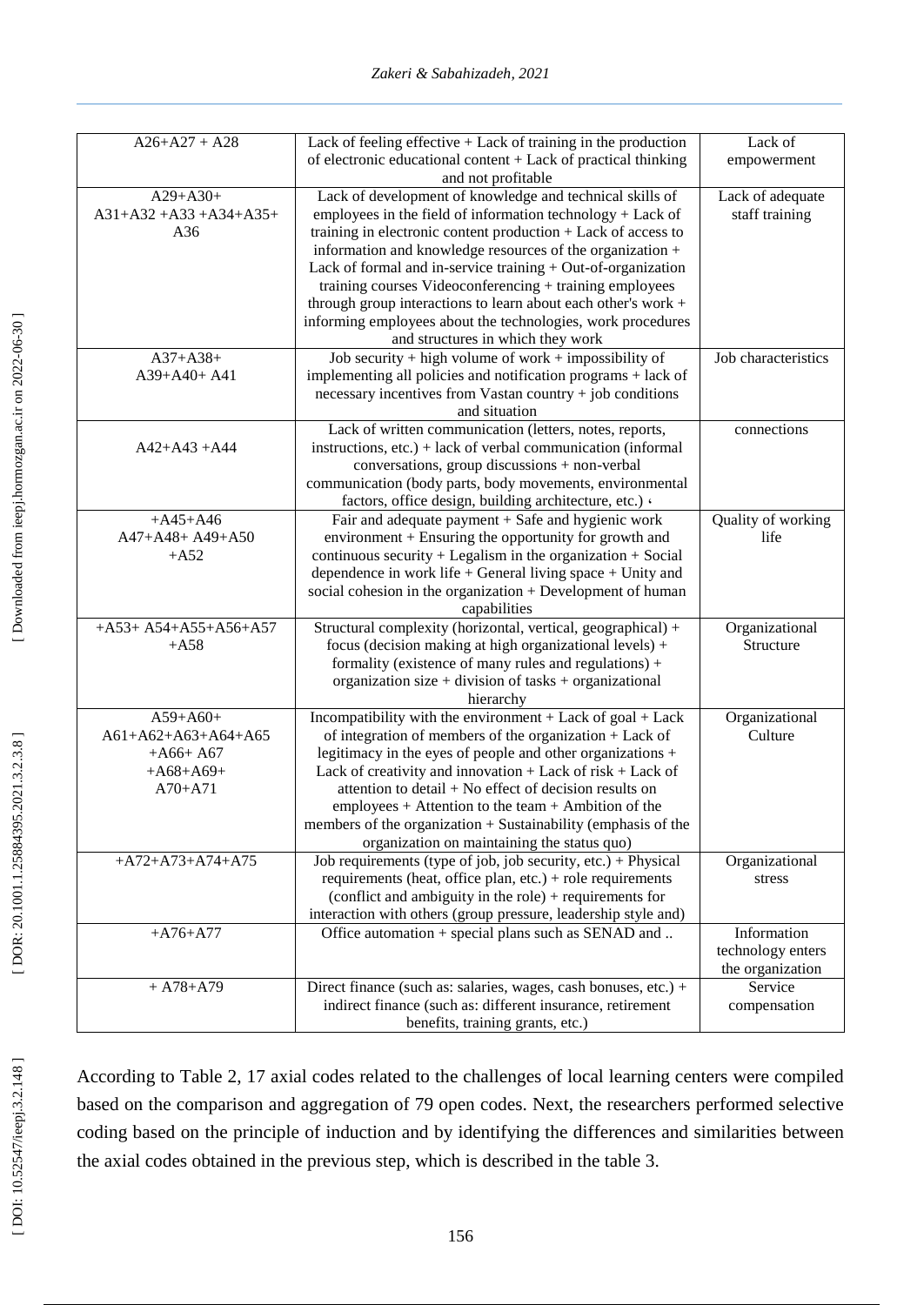Selective coding: The results of selective coding phase were presented in the table 3.

**Table 3.** Selective coding based on the dimensions of harms from the perspective of experts, educators and literacy movement principals

| Selective codes      | Axial codes                                     |
|----------------------|-------------------------------------------------|
| Environmental harms  | Political factors                               |
|                      | Economic factors                                |
|                      | Social factors                                  |
|                      | <b>Environmental factors</b>                    |
|                      | Information technology outside the organization |
| Motivational harms   | Human characteristics                           |
|                      | Lack of motivation                              |
|                      | Lack of empowerment                             |
|                      | Lack of staff training                          |
|                      | Job characteristics                             |
|                      | Service compensation                            |
| Organizational harms | Communication                                   |
|                      | Quality of working life                         |
|                      | <b>Organizational Structure</b>                 |
|                      | Organizational Culture                          |
|                      | Organizational stress                           |
|                      | Organizational information technology           |

According to Table 3, the three categories of environmental harms, motivational harms, and organizational harms pose challenges for local learning centers. Environmental harm means factors such as minimum and maximum temperature in different seasons and air pollution, unemployment rate and unemployment in society, inflation, sanctions, lack of adequate space and adequate facilities for education and lack of adequate funding, lack of cooperation between officials and local agencies and no production of e -learning content. Motivational harms are caused by factors such as incomprehensibility of duties, lack of sports, scientific and cultural festivals, lack of independence and relative authority at work, lack of feedback in the job, lack of practical thinking and not being profitable. Organizational harms include incompatibility with the environment, failure to achieve the goal, lack of integration of members of the organization, lack of legitimacy in the eyes of people and other organizations, lack of creativity and innovation, lack of attention to members, lack of impact of decision results on employees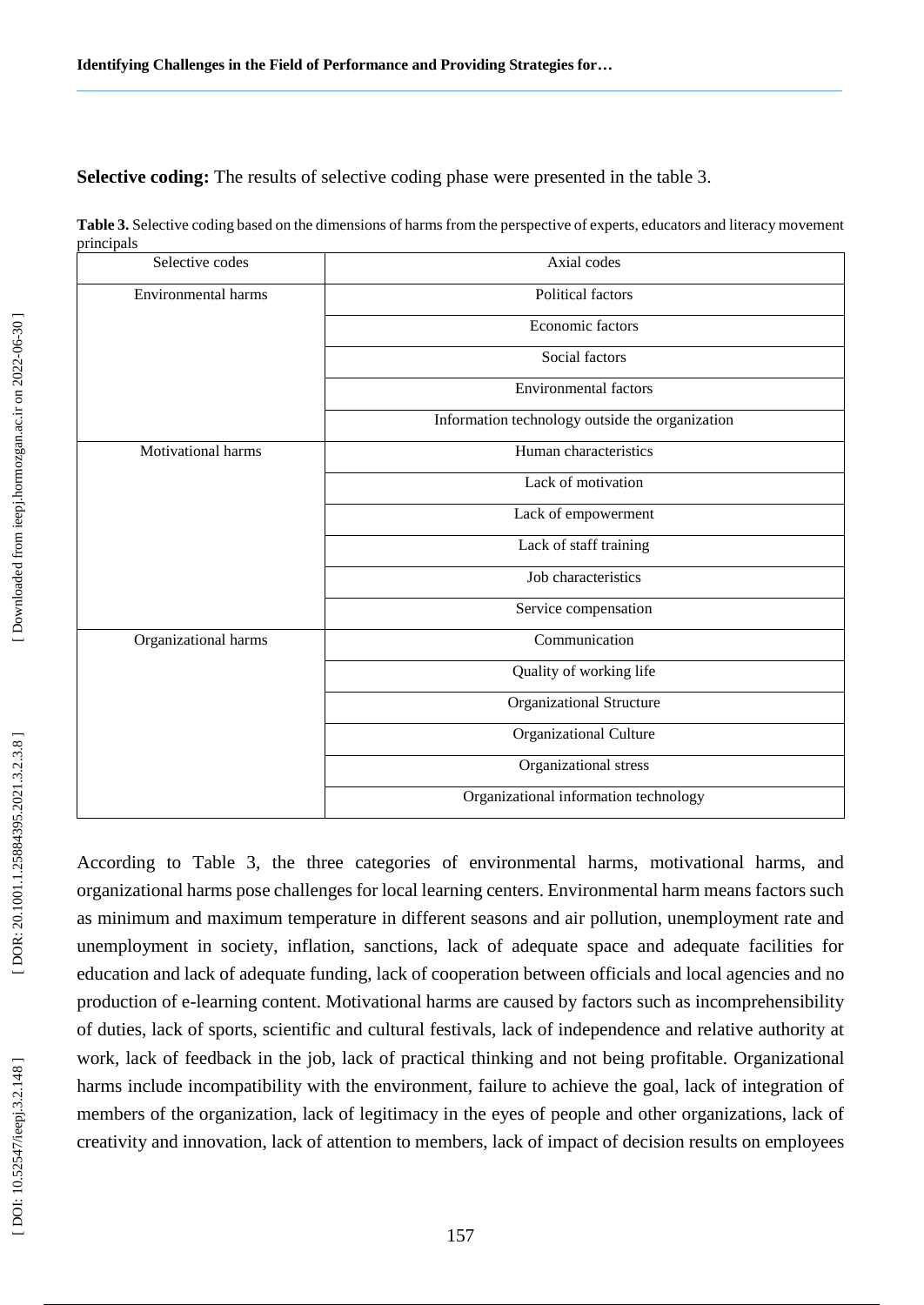and ambition of members Takes. The two categories of motivational and organizational harms are the most prominent among the selected codes.

In response to the second question of the research on learning opportunities of local learning centers, by analyzing the text of the interviews, the following table was obtained after three coding steps. Each of the following columns comes from a coding step:

|  |  | Table 4. The process of coding the learning opportunities of local learning centers |  |  |
|--|--|-------------------------------------------------------------------------------------|--|--|
|  |  |                                                                                     |  |  |

| $\epsilon$ opportunities of                                       |                            |                             |
|-------------------------------------------------------------------|----------------------------|-----------------------------|
| Open codes                                                        | Axial codes                | Selected codes              |
| Empowering learners by participating in vocational training       | Empowering project         | Strengthen the cognitive    |
| courses                                                           | audiences                  | and skill level of the      |
| Learn new skills in learners                                      |                            | audience and project        |
| Participating in training courses increases the basic life skills |                            | stakeholders                |
| of learners.                                                      |                            |                             |
| It changes the lifestyle of the audience, that is, it empowers    |                            |                             |
| the individual to achieve a wise and purposeful life.             |                            |                             |
| Participation in the activities and ceremonies of the learning    |                            |                             |
| center will improve the educational level of the learners. The    |                            |                             |
| educational level of the learners is improved by the              |                            |                             |
| participation of the novices in the festivals under any title and |                            |                             |
| from any level.                                                   |                            |                             |
| Learners become aware of their rights and citizenship rights      | Improving the cognitive    |                             |
| in society and reduce harm to themselves and society.             | strength of the project    |                             |
| The level of personal and public health and educational skills    | audience                   |                             |
| in learners is improved                                           |                            |                             |
| Empowerment of educators is done by using the capacity of         | Empowering plan            |                             |
| experts in organizations in the field of skills training.         | educators                  |                             |
|                                                                   |                            |                             |
| Up-to-date general information and expertise of the center's      |                            |                             |
| managers                                                          |                            |                             |
| Having experienced and active and specialized trainers and        |                            |                             |
| the required budget                                               |                            |                             |
| Entrepreneurial spirit is strengthened in learners                | Strengthen the             | Improving the economic      |
| Creating an entrepreneurial spirit in learners by allocating the  | entrepreneurial spirit     | level of the project        |
| low interest loans to set up small businesses                     |                            | audience                    |
| Establishment a contract in the province with technical and       | Strengthen employment      |                             |
| professional centers for training and providing technical         | opportunities              |                             |
| evidence for learners is done                                     |                            |                             |
| Creating small and high-yield production and economic             |                            |                             |
| cooperatives is done by learners                                  |                            |                             |
| No time limit for supplementary education (profession, skills,    | Increase the training time | Improving the training      |
| etc.) to the time of literacy classes                             |                            | period for novices          |
| Learner and the audience of local learning centers have           |                            |                             |
| unlimited opportunities for the necessary training in the         |                            |                             |
| centers                                                           |                            |                             |
| High and continuous support of local learning centers behalf      | Strengthen the level of    | Improving the level of      |
| of governmental offices and With priority the governor            | organizational support for | social support for literacy |
|                                                                   | local learning centers     |                             |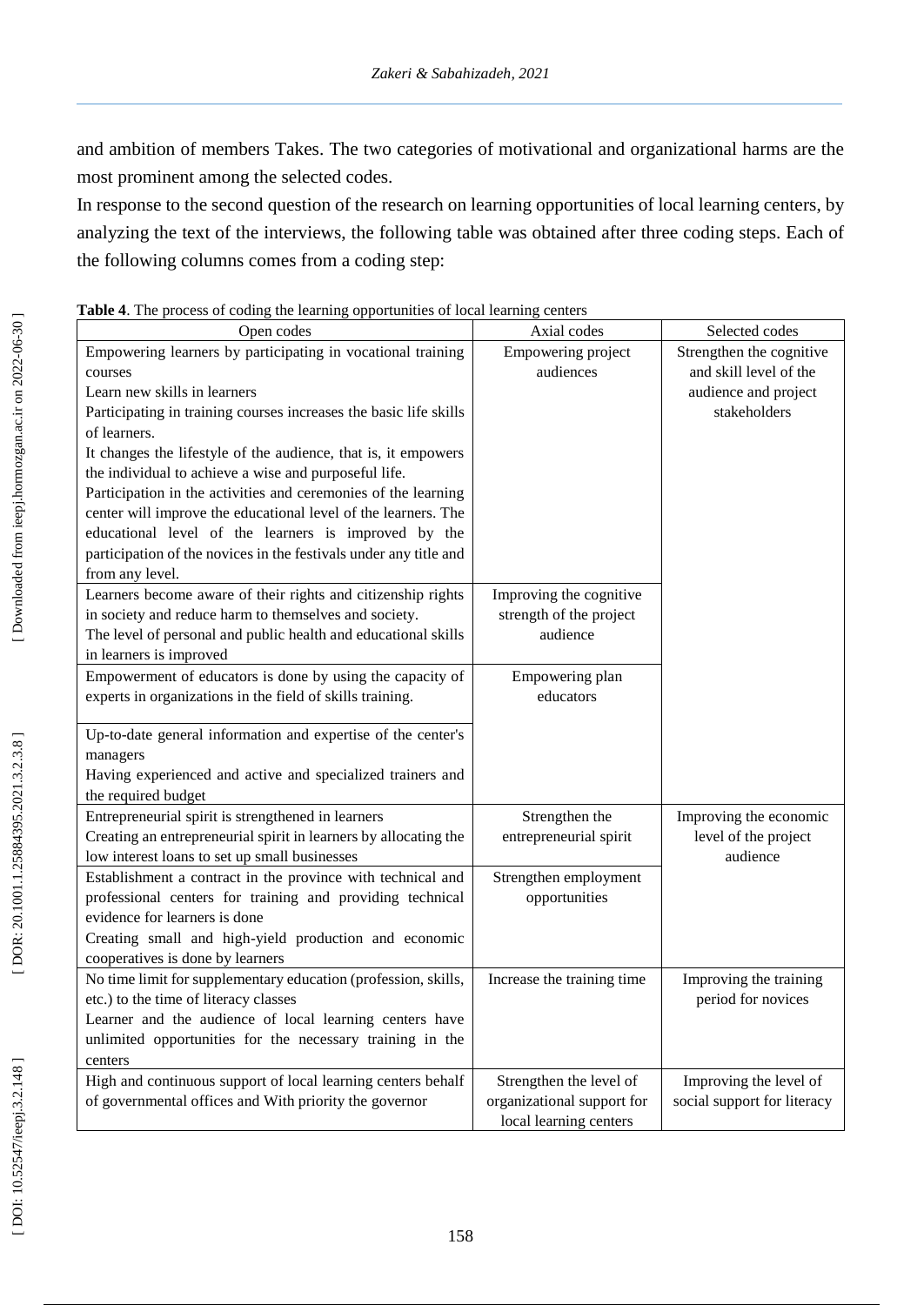According to Table 4, the four key components including strengthening the cognitive and skill level of the audience and project stakeholders, improving the economic level of the project audience, improving the learning time and improving the level of social support for literacy are the opportunities for local learning centers. Of these four components, the component of strengthening the cognitive and skill level of the audience and project stakeholders has the highest frequency and other components are placed in the next priorities.

In response to the third question of the research on strategies for strengthening local learning centers, the table 5 was coded by analyzing the text of the interviews after three steps. Each of the following columns comes from a coding step:

| Open codes                                                | Axial codes                            | Selected codes                      |
|-----------------------------------------------------------|----------------------------------------|-------------------------------------|
| - Cooperation of departments such as the Departments      | of<br>Increase<br>level<br>the         | Strengthen<br>level<br>the<br>of    |
| of Labor, Industry, Mining, Handicrafts, Vocational       | cooperation<br>within<br>and           | participation of individuals and    |
| Training, Natural Resources and Municipalities            | between organizations                  | institutions related to the project |
|                                                           |                                        |                                     |
| - Close cooperation between local learning center and     | Increase the level of social           |                                     |
| administrative devices                                    | participation                          |                                     |
| - Maximum participation of the target community in the    | Increase<br>$\sigma$ f<br>the<br>level |                                     |
| plans and activities of the centers                       | organizational participation           |                                     |
|                                                           |                                        |                                     |
| - Benefit from the capacity of donors in order to achieve | Strengthen the motivational            | motivational<br>Improving<br>the    |
| self-confidence of the target community                   | context                                | level of individuals and related    |
|                                                           |                                        | institutions                        |
| - Advertising and promoting the programs and              | Utilize media capacity                 |                                     |
| activities of the centers from the provincial media       |                                        |                                     |
| Exposing learners' achievements to the public for         |                                        |                                     |
| promotion in the local community                          |                                        |                                     |
|                                                           |                                        |                                     |
| - Important decisions to improve the goals of the         | Holding festivals                      | Improving the quantity and          |
| programs of local learning centers in the meetings of     |                                        | quality of educational fields       |
| the Education Council of the cities                       |                                        |                                     |
| - Giving more privileges to the directors of local        | Holding educational courses            |                                     |
| learning centers, even the directors of non-              |                                        |                                     |
| governmental centers, and expanding the scope of          |                                        |                                     |
| authority,                                                |                                        |                                     |
| - Providing support and incentive packages for learners   | Utilizing technology                   | Improving the use of technology     |
| - Increasing the per capita local learning                | Strengthen<br>the                      | Upgrading the executive bases       |
| centers and allocating more funds to encourage the        | administrative<br>of<br>basis          | of the project                      |
| managers of the centers and the training instructors of   | project                                |                                     |
| the centers.                                              |                                        |                                     |
| Allocate the necessary funds to encourage literacy        | Increase monitoring of the             | Upgrading<br>level<br>of<br>the     |
| students in the centers (for example, planning            | project                                | supervision                         |
| pilgrimage and tourism camps).                            |                                        |                                     |

|  |  |  |  | Table 5. The coding process of strategies to strengthen local learning centers |
|--|--|--|--|--------------------------------------------------------------------------------|
|--|--|--|--|--------------------------------------------------------------------------------|

According to Table 5, the strategies to strengthen local learning centers include six categories: strengthening the level of participation of individuals and institutions related to the project, improving the level of motivation of individuals and related institutions, improving the quantity and quality of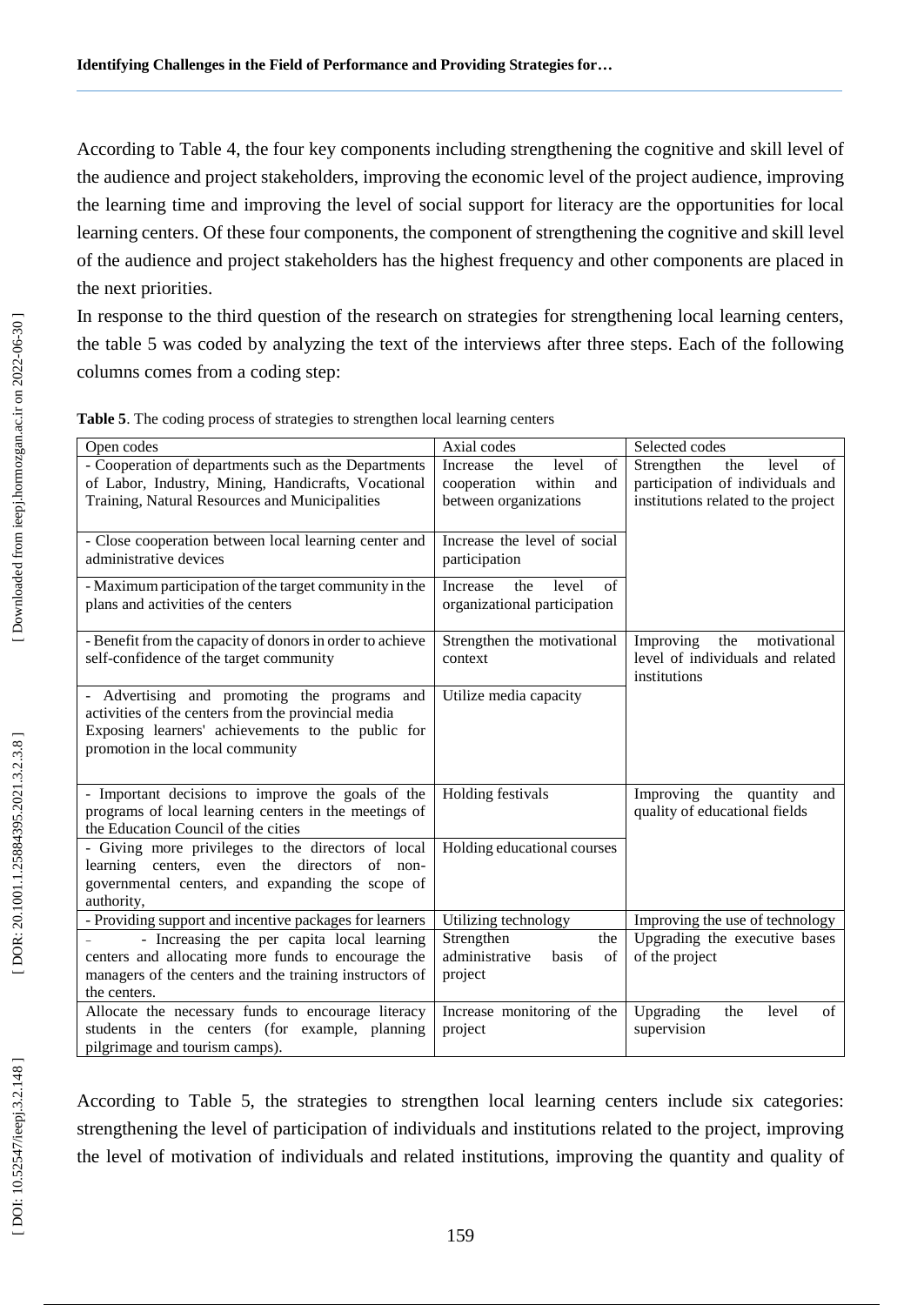educational fields, improving the use of technology, improving the executive bases of the project and improving the level of supervision. Of these categories, three categories (i.e. strengthening the level of participation of individuals and institutions related to the project, improving the level of motivation of individuals and related institutions, and improving the quantity and quality of educational fields) had the highest frequencies, and other components are among the next priorities.

### **Discussion**

In this study, three basic questions were answered. The findings of the first question indicated that the three categories of environmental harm, motivational harm and organizational harm were the challenges of local learning centers. The two categories of motivational and organizational harms were the most common.

In explaining the results of the first question, it should be acknowledged that special adult education centers, especially government centers such as the literacy movement and learning centers, which are part of the wide Education Organization, have been neglected in recent years. As the findings indicated, among the harms to the performance of these centers were organizational harms including communication, quality of work life, organizational structure, organizational culture, organizational stress, organizational information technology. This part of the research results is consistent with the findings of Mohseni and Hosseini (2015) who have studied the pathology of human resource management in literacy and named the factors of culture and organizational structure as the disadvantages of this field.

On the other hand, in explaining motivational harms including human characteristics, lack of empowerment, lack of staff training, job characteristics, compensation of services, it can be said that education to adults, especially illiterate people, is always challenging due to age, mental and physical stress and busyness. The many daily routines of this special group have caused the lack of motivation of these people to participate in the courses. This part of the results is in line with the findings of Sadeghpour and Hakimzadeh (2016) who investigated the reasons for illiteracy not accepting literacy programs and pointed to the lack of motivational factors and inefficiency and non -application of these trainings.

Also in explaining environmental harms including political factors, economic factors, social factors, environmental factors, and information technology outside the organization, it can be stated that learning centers are among the service centers that are in the context of society and the environment. So, the relationship with the environment is affected by it, and the environment, while being useful, can damage its performance. For instance, inflation causes people to worry about economics instead of science, or the heat of weather conditions causes people to go less to the centers, or the centers are closed in the absence of electricity.

It should be noted that although no research has been done on the title and subject of this study, in general, the results of the current study are in line to the results of Collins' s (2011) research which aimed at identifying motivational factors and barriers to adult participation in educational courses,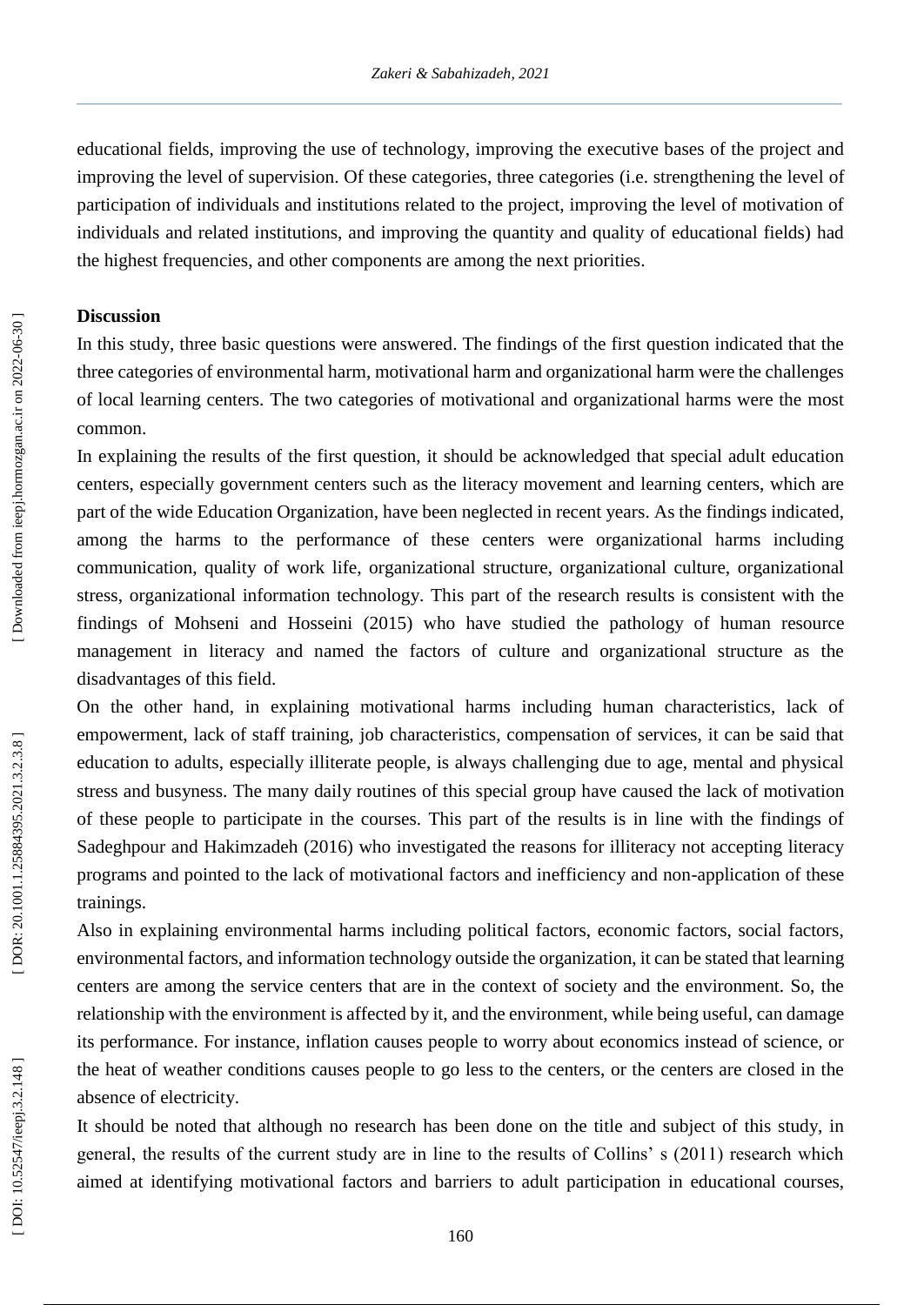Mohseni and Hosseini (2016), regarding the pathology of human resource management in the Literacy Organization, Sadeghpour (2016) on the reasons for illiteracy not accepting basic literacy classes from the perspective of literacy movement instructors and Hakimzadeh, et al. (2015) on the reasons for literacy programs failure.

Regarding the second question, in relation to the opportunities for local learning centers, four key categories were strengthening the cognitive and skill level of the audience and project stakeholders, improving the economic level of the project audience, improving the learning time and improving the level of social support for literacy.

In explaining these findings, it can be said that empowerment and creating an entrepreneurial spirit in learners by participating in vocational training courses and learning new skills should be considered. Establishing the contracts at the provincial level with technical and professional centers for training and providing technical certification for learners has led to the creation of small and high-yield production and economic cooperatives by learners, which help family livelihoods and easier access to employment, as well as economic growth of communities. Participation in basic life skills training courses increases decision -making power, increases the level of awareness and social literacy of learners about social, educational, political, and religious issues, which in turn creates capable and knowledgeable families. Literacy and the audience of local learning centers should have unlimited opportunities for the necessary training in the centers. Participating in the activities and ceremonies of the learning center creates buoyancy and self -confidence in learners, which has a great impact on increasing the quality of their personal and social life, and people will benefit from a better sense of buoyancy and self -confidence in making decisions. Participating newcomers in festivals under any title and from any organ and institution in terms of topics and content of workshops is the best opportunity to unveil the capabilities of the centers. The most important opportunity that learning centers give to learners is lifestyle change, that is, empowering an individual to achieve a wise and purposeful life. Up -to -date general information and expertise of the center's managers, having experienced, active and specialized instructors, providing the required budget and increasing and continuous attention and support of government departments can provide more learning opportunities for learning centers.

Regarding the third question about strategies for improving local learning centers, the research findings showed six categories: strengthening the level of participation of individuals and institutions related to the project, improving the motivation of individuals and related institutions, improving the quantity and quality of educational fields, improving technology, executive bases of the project and upgrading of the supervisory level are strategies to strengthen the level of local learning centers.

This finding indicates that the cooperation of departments such as the Department of Industrial and Mining Labor, Handicrafts, Natural Resources, Municipalities and Government Offices with the literacy movement should be strengthened; Provide support and incentive packages for learners of these centers; Provide intelligent use of new technologies for learners; Hold various festivals about learners' activities; In addition to participating in teaching methods, educators should participate in skills and vocational training courses; The literacy movement should establish contracts with technical and professional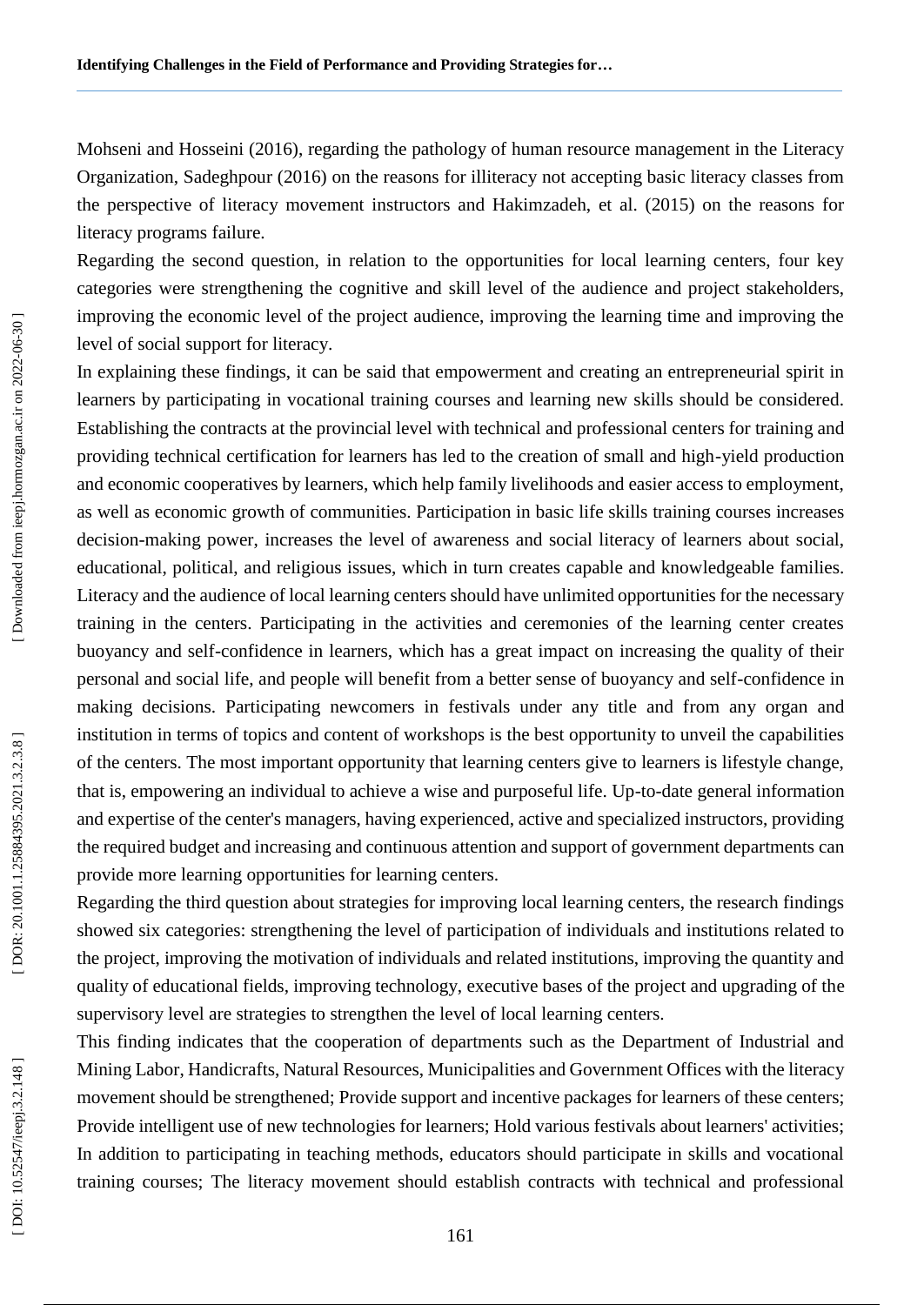centers to train and provide technical certification for learners; Supervising and implementing the programs via an executive committee and monthly meeting; Cooling and heating facilities, software and hardware, suitable location and necessary budget to be provided for learning centers.

Based on the research findings, it is suggested that the principals of the literacy movement should anticipate and implement special programs to reduce the harm of learning centers. These programs include training for managers, educators, and literate people to increase their knowledge, selfconfidence, and self-esteem. The directors of the education organization are suggested to pay more attention to the literacy movement in the organizational structure of education and the directors of the literacy movement should pay more attention to the local learning centers. Also, the leaders of the literacy movement should seek help from other organizations and institutions outside the organization to increase the performance of their learning centers. It is suggested that senior managers of the Literacy Movement take measures to improve the level of research in organizations and encourage employees to do research. Among the measures and programs through which the promotion of research in the organization can be provided are: providing facilities such as libraries, archives of specialized journals, etc. as tools of the information system and encouraging employees to do research work, holding the conferences, inviting researchers and professors, holding lectures and presenting the results of the performance of these research institutes to the staff.

Managers of the literacy movement can empower educators to achieve collective insight and help by providing information more quickly and easily, updating the organization, improving the quality of work life, promoting organizational culture, reducing work stress, etc. Eventually, it improves the performance of local learning centers.

Commitment of the management of the education organization to facilitate political, social, economic and economic factors can help reduce the harm and improve the performance of local learning centers by eliminating cumbersome and inefficient laws and regulations.

Interested researchers are recommended to conduct their research separately, taking into account the offices of the literacy movement and different local learning centers in other cities and provinces. Considering the importance of recognizing the effective factors on improving the performance of local learning centers of the literacy movement, it is recommended that individual and family factors, students' emotional intelligence, spiritual intelligence, organizational structure, organizational climate, organizational entrepreneurship, knowledge management, organizational trust and organizational justice be examined and assessed. Moreover, future research can explore the factors affecting the improvement of the quality of education in local learning centers.

**Conflict of interest:** The authors state no conflict of interest in the study.

**Financial sponsor:** The authors acknowledge that they have not received any financial support for all

stages of the study, writing and publication of the paper.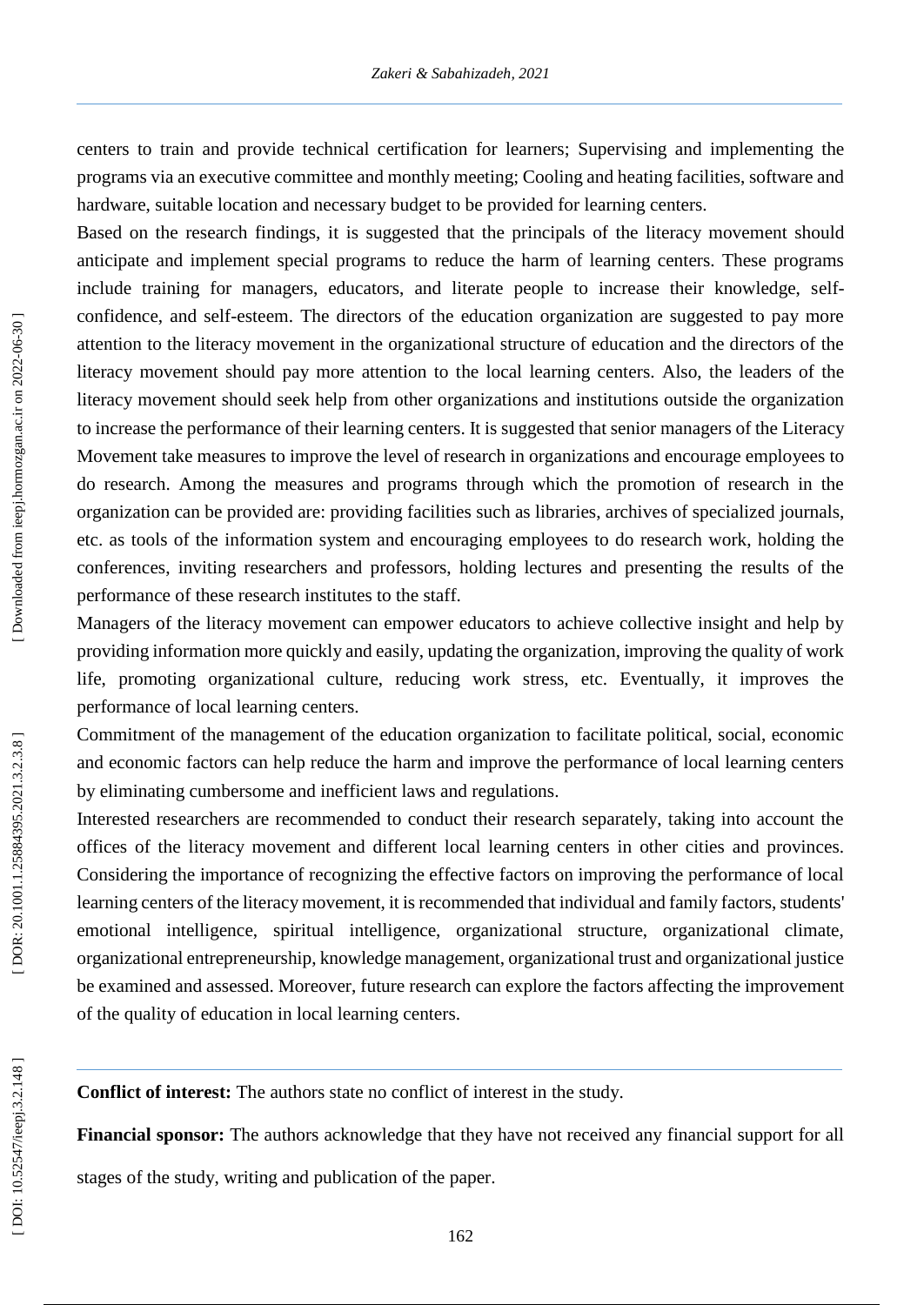**Acknowledgment:** We hereby appreciate all the participants of the study as well as all those participating in the implementation of this project.

### **References**

- Atashk, M. (2006). 30 years of fighting illiteracy. Plan Journal, (1) 190, 30 -27. (Persian). <https://www.sid.ir/fa/journal/Reference.aspx?id=162791>
- Bagherian, F. (2001). The effect of literacy on the attitude of rural women. Women's Research Quarterly, 1, 33-36. (Persian).<https://www.sid.ir/fa/journal/ViewPaper.aspx?id=35835>
- Barqi, I. (2018). Literacy is a key element of sustainable development, Journal of Development Strategy, 56, 43-57. (Persian). http://rahbord[-mag.ir/Articles](http://rahbord-mag.ir/Articles)
- Calins , D. (2011) . Supporting transfer of training: Effects of the supervisor, Doctoral dissertation, University of Twente, Enschede.
- Eskandari, M. (2015). Effectiveness of education, Hemayat newspaper, No. 114, year 10. Tehran: Cultural Research Office. (Persian).
- Hadianfard, H. (2019). Examining people's attitudes about popular participation in the implementation and development of adult literacy. Journal of Curriculum Research, 9 (1), 54 -74. (Persian). <https://www.magiran.com/paper/2039354>
- Hakimzadeh, R., Ghorbani, H. & Maleki A. (2015). Investigating the causes of illiteracy in the country's literacy programs, Approach in Management, 9 (84), 76-87. (Persian). <http://ensani.ir/fa/article/366018>
- Kurt, R & Richard, M. (2018). The Role of Continuing Education and Training in Human Resource Development: An Administrations viewpoint, Journal of Academic Librarianship, 40, 155-151. <https://eric.ed.gov/?id=EJ185187>
- Maykut, P & Morehouse, R (1992). Beginning Qualitative Research: A Philosophic and Practical Guide, London , The Farlmer Press .
- Mohseni, M. and Hosseini, S.S. (2016). Pathology of Human Resource Management in Iran Literacy Organization, the Second National Conference on New Studies and Research in the Field of Educational Sciences and Psychology of Iran. (Persian).
- Pirian, G. (2012). The effect of educators' psychological literacy on the desire of literacy students to participate in literacy courses. Tehran: Simaye Danesh. (Persian).
- Pourramazan, I., & Amiri Mikal, M. (2014). Analysis of the role of literacy movement in the cultural development of villages in Guilan province, Geographical perspective in human studies, (9) 26, 52-65. (Persian). [http://jshsp.iaurasht.ac.ir/article\\_513748.html](http://jshsp.iaurasht.ac.ir/article_513748.html)
- Pouzdenikuda, B .(2019). Evaluation training effectiveness, N.T, Mc Grow. Hill, of Management Learning and Education, 2(4), 386–401.<https://core.ac.uk/download/pdf/298087117.pdf>